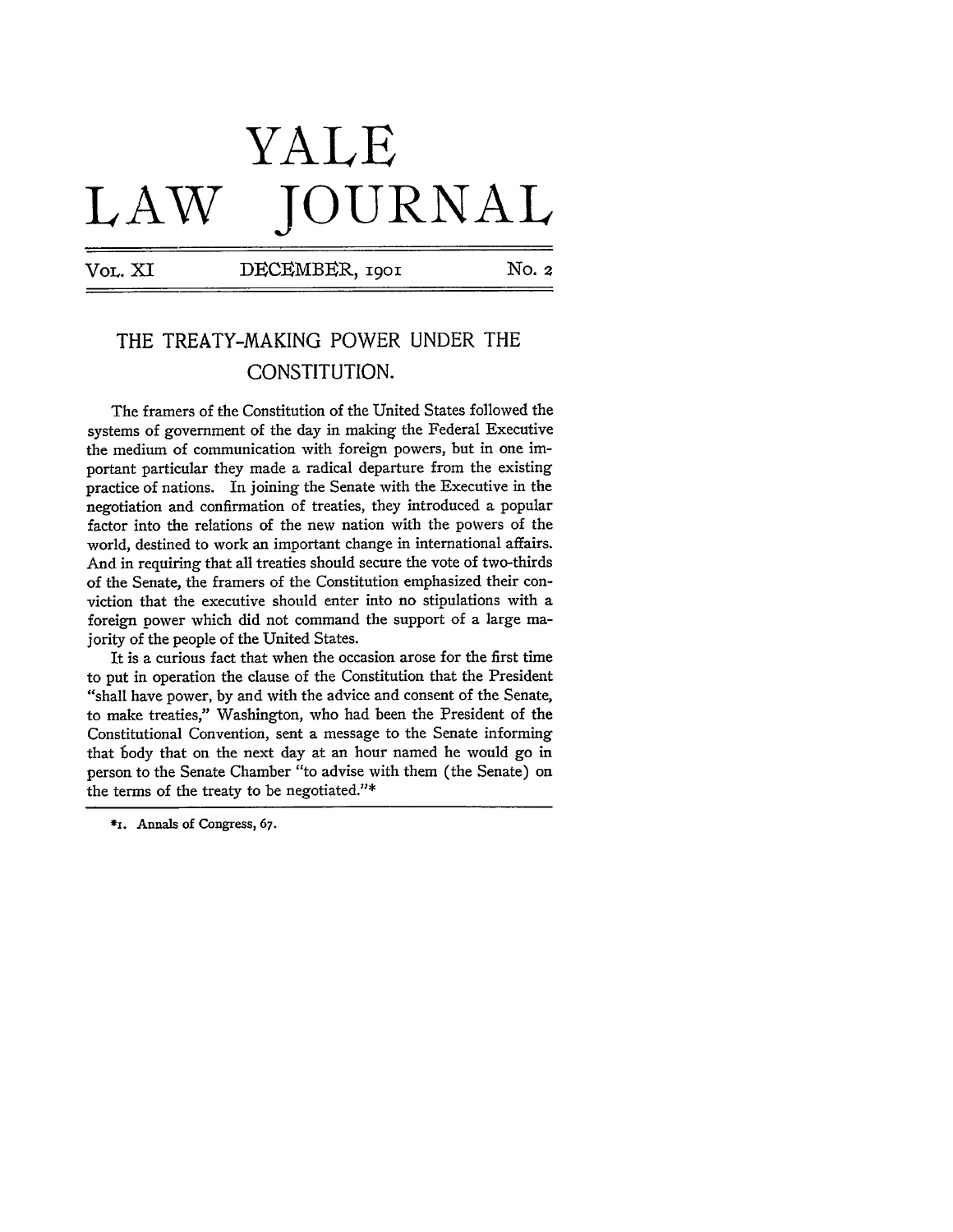Previous to this notification the Senate had appointed a committee "to confer with him on the mode of communication between the President and the Senate respecting treaties and nominations."\*

It seemed to be taken for granted that the Constitution contemplated oral communication or personal conference between them as to treaties when their ratification was under consideration; and it was also regarded as proper that the President should personally appear in the Senate and consult that body on the initiation of treaty negotiations.

It was also considered proper that the President might call the Senate to meet him at his residence for the consideration of treaties, but that, until the Government should provide a public building for the President, it would be more convenient for him to go to the Senate." †

In accordance with the notification above cited President Washington went to the Senate to consider the treaty which was to be negotiated, accompanied by the Secretary having it in charge, and the subject was considered jointly for two days; but this method was found to be subject to serious objections and quite unsatisfactory, and it was abandoned after this one experience.<sup>‡</sup>

The first treaty that was ratified under the Constitution was one which had been negotiated during the Confederation while John Jay was Secretary of Foreign Affairs, and who continued in that capacity for some months after the new government was organized. When the treaty came to be considered by the Senate it was ordered "that the Secretary of Foreign Affairs attend the Senate to-morrow, and bring with him such papers as are requisite to give full information relative to the consular convention between France and the United

"Mr. Crawford told twice over the story of President Washington's having at an early period of his administration gone to the Senate with a project of a treaty to be negotiated, and been present at their deliberations upon it. They debated it and proposed alterations so that when Washington left the Senate Chamber he said he would be d--- d if he ever went there again. And ever since that time treaties have been negotiated by the Executive before submitting them to the consideration of the Senate.

"The President said he had come into the Senate about 18 months after the first organization of the present government, and then heard that something like this had occurred." 6 Memoirs of J. Q. Adams. 427.

**<sup>\*</sup>ii.** Writings of Washington (Ford), 417. 1. Annals of Congress, 66. tii. Writings of Washington. **417-19.**

tPresident Washington's visit to the Senate on this occasion was recalled at a cabinet meeting during the administration of Monroe as narrated in his diary by John Quincy Adams, then Secretary of State, as follows: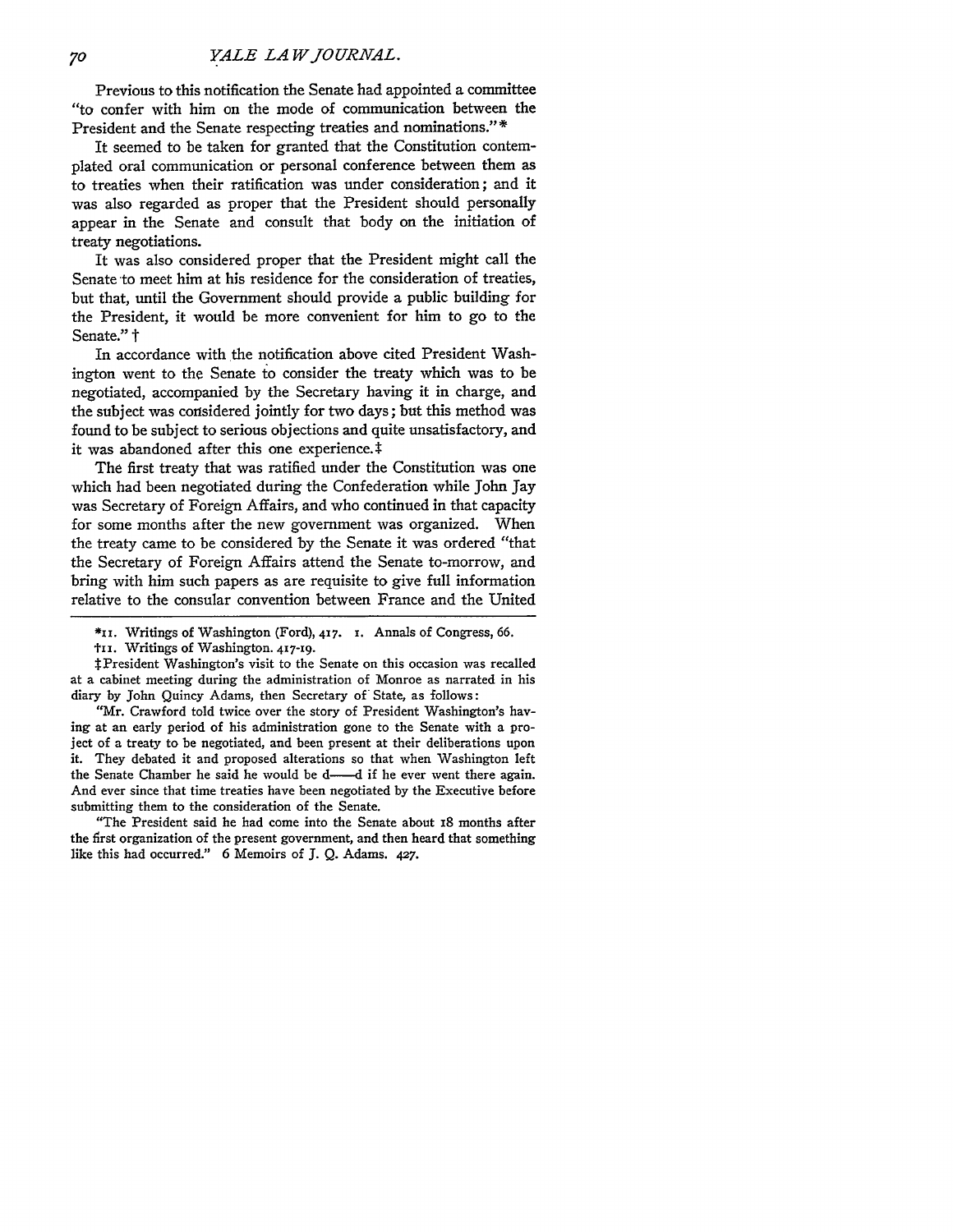States." On the next day the following entry was made in the journal:

"The Senate was to-day mostly engaged in Executive business. The Secretary of Foreign Affairs attended, agreeable to order, and made the necessary explanations."\* In this action the Secretary was following a practice observed in the Continental Congress, but the new Secretary of State, profiting by the President's experience, discontinued it.

A question raised soon after the adoption of the Constitution was whether the agency of the Senate was admissable previous to treaty negotiations, so as to advise on the instructions to be given to the ministers; or whether the President possessed an option to adopt one mode, or the other, as his judgment might direct. Justice Story says that President Washington seems to have assumed that the option belonged to the Executive, and adds that the Senate has been rarely, if ever, consulted.† But there are many instances in the later history of the country where the Executive has consulted the Senate, or its Committee on Foreign Relations, not only as to the initiation of treaties, but as to the progress made, and the final decision as to their signature. There are also instances where the Senate or Congress has taken the first step, by resolution or legislation, in the negotiation of treaties.

Secretary Webster, in the important negotiations which he conducted for the adjustment of the Northeastern boundary, constantly kept the Senate advised of the progress of the negotiations, and it was mainly for that reason he was able to carry the treaty by an overwhelming vote in a Senate which was politically hostile to the administration. Secretary Buchanan before signing the treaty adjusting the Oregon boundary, submitted the full text to the Senate, and secured an informal vote approving it. President Jackson even consulted the Senate as to the propriety of refusing to accept the award (under a treaty) of the King of the Netherlands, and procured a vote of that body advising him as to the course to be pursued. So that while the President and Secretary of State abstain from appearing before the Senate in person, the executive has always given a broad. signification to the Constitutional phrase "advice of the Senate," both in the initiation and negotiation of treaties.

The negotiation of treaties is conducted by or under the direction of the Secretary of State, but such negotiation cannot properly be

**<sup>\*1.</sup>** Annals of Congress, **52.**

t2. Story on the Constitution (Cooley, 1873) p. 336.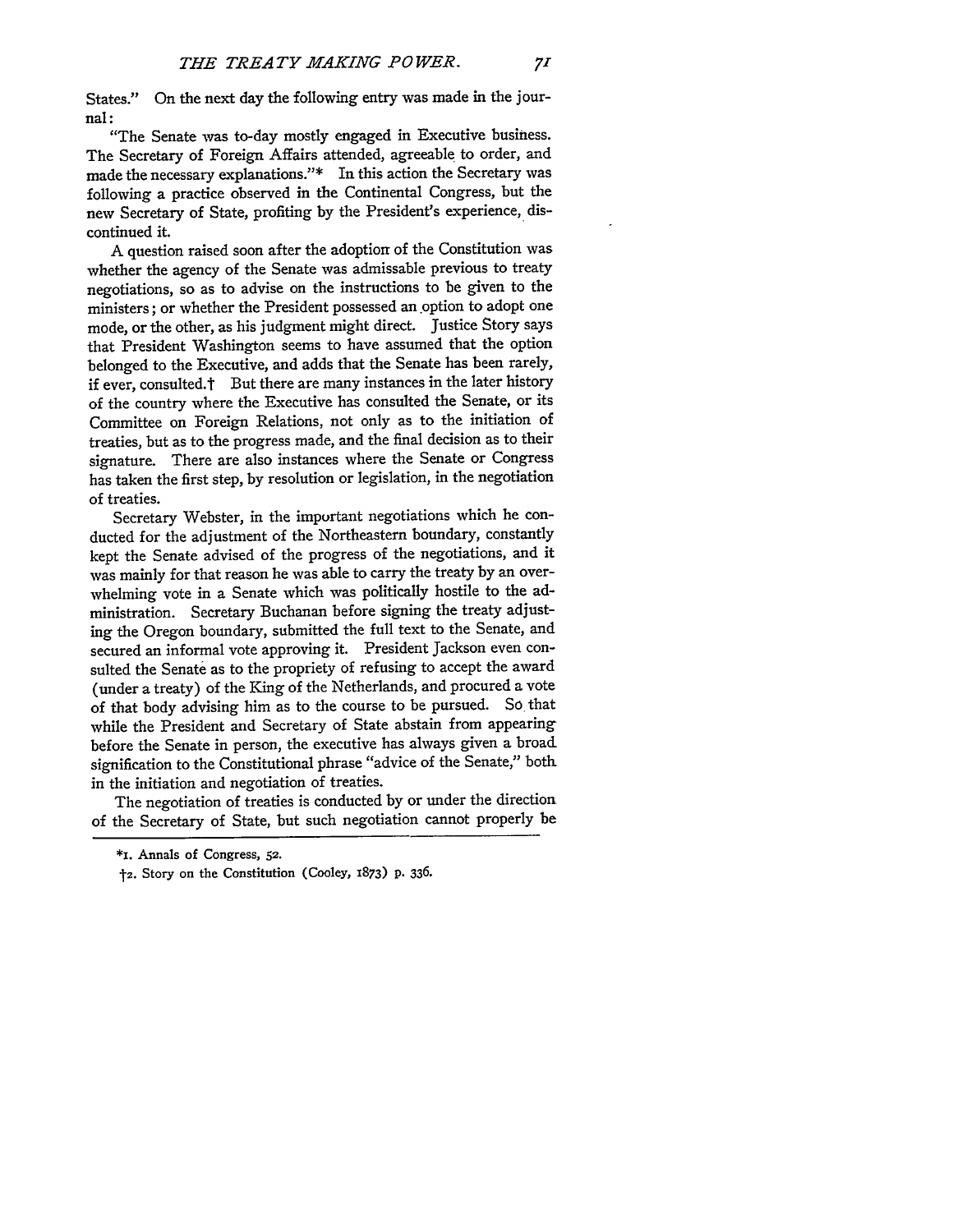said to be concluded until the "advice of the Senate" is obtained, which, as noted, is sometimes secured in advance, but usually not until the treaty is submitted to the Senate for ratification. That body being made **by** the Constitution a part of the treaty making power, the amendments which it may see proper to submit for the consideration of the foreign government which is a party to the proposed treaty, is as much a stage of the negotiations as the preceeding action of the Secretary of State. Although the Senate has for more than a century been exercising this Constitutional prerogative, its proper relation to treaty-making does not seem to be understood abroad. We find the British Secretary for Foreign Affairs, in his reply to Secretary Hay's despatch communicating the amendments of the Senate recently made to the Nicaragua Canal treaty, expressing surprise that the Senate should not have "ratified **\* \* \*** the convention as signed." And contemporaneously with the British Secretary's despatch, the London *Spectator,* one of the most respectable of foreign periodicals and usually friendly to the United States, refers to "the ill manners of the Senate" in proposing its amendments of this treaty and asserts that that body is ignorant of diplomatic usage and certain to act "in the most indiscreet and objectionable way possible." And recently the London *Times* in an editorial discussing the same subject, in referring to the practice of the Senate in amending treaties, terms it a "modern development of the Constitution," which has grown up "since the close of the Civil War." And adds: "It has become, there can be no doubt, a part of Senatorial tradition that every treaty submitted to the Senate must be tinkered up, if only to warn the Executive branch of the Federal Government that it is 'the servant and not the master.' **"\***

Such language sounds strangely from a high official and intelligent writers of a nation whose first treaty (1794) with the United States after the adoption of the Constitution was amended in important particulars by the Senate and those amendments promptly accepted by Great Britain. They should also know that in the century and more since the Constitutional provision as to treaties has been in operation, the Senate has not only repeatedly amended conventions made with their government, but has in some instances rejected absolutely treaties negotiated with it, and new ones have

\*London Times, Sept. **26, 19Ol.**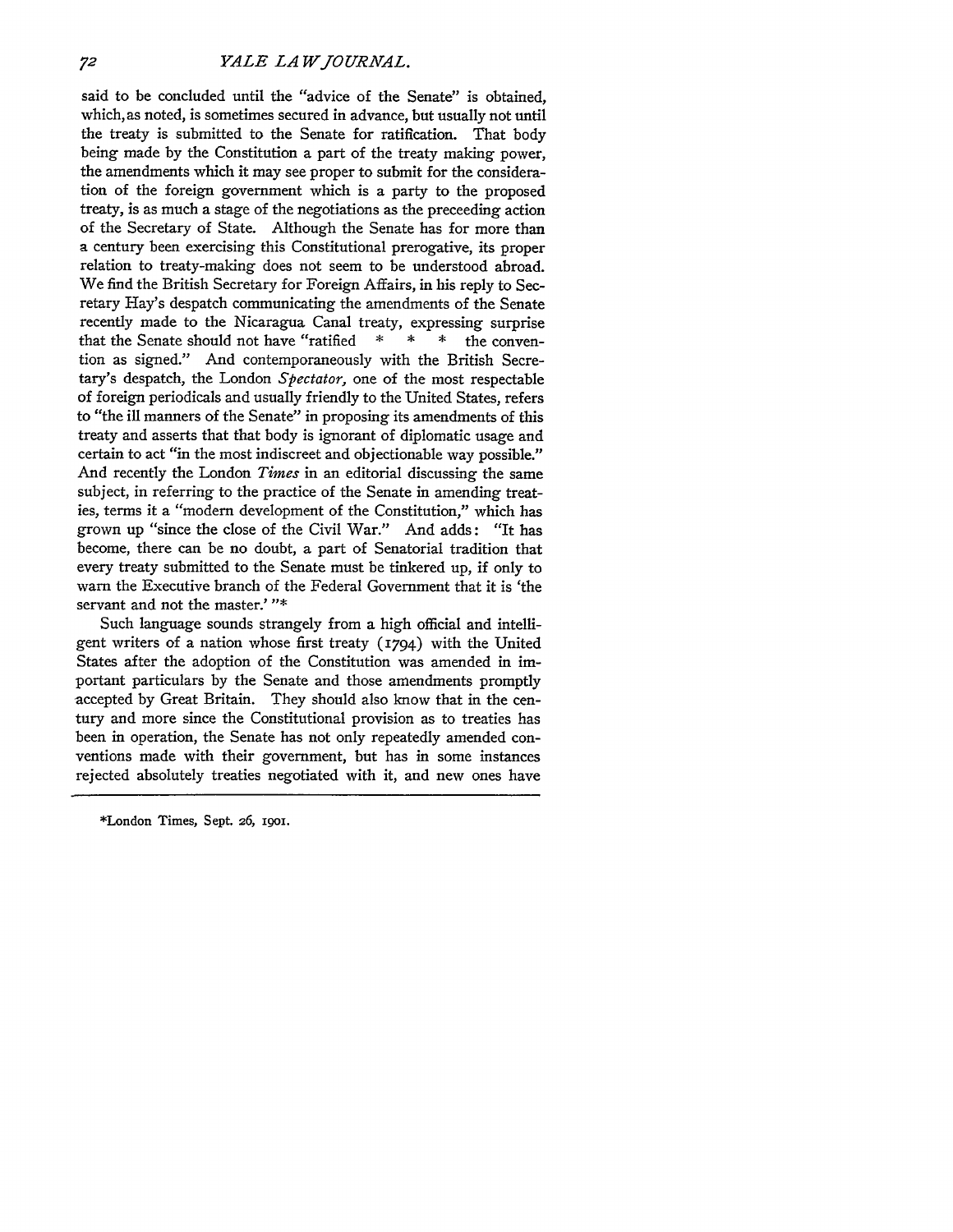been framed and accepted by their government in the terms desired by the Senate.\*

How unfounded are such criticisms may be seen in the fact that of the four important treaties submitted by the McKinley administration to the Senate-the Spanish treaty of peace, the Hague arbitration, the Samoan, and the Isthmus Canal treaties-the first three were promptly ratified without amendment, and, if the apparently authentic press reports are to be believed, the British Government has accepted the Senate amendments of the latter and incorporated them in a new treaty. And the official records show that since the organization of the Government the treaties negotiated by the Executive and ratified by the Senate are far in excess of those amended or rejected. Justice Story, after a half a century of experience of the Constitution, wrote: "It is difficult to perceive how the treaty-making power could have been better deposited, with a view to its safety and efficiency."t

A question which has "been much discussed in recent years is how far the Senate can delegate to the Executive its functions as a part of the treaty-making power, and to what extent Congress can confer upon the President legislative duties. Repeated instances can be cited where legislative action has conferred large powers upon the President in matters connected with our foreign relations, but in none of these instances can it be said that the Senate has parted with or delegated to the Executive its functions as a branch of the treaty-making power.

In the early days of the Republic, when many of the makers of the Constitution were participating in legislation, Congress passed laws giving to the President large powers respecting foreign commerce and tariff regulations. In 1794 he was empowered to levy an embargo whenever, in his opinion, the public safety shall so require **\* \* \*** on all ships of the United States or of foreign nations in the ports of the United States;" ‡ and in 1799 he was empowered to break off and renew commercial intercourse with France, "whenever, in

 $\ddagger$ I. Statutes at Large, 373.

<sup>\*</sup>A noted instance is the almost unanimous rejection by the Senate in 1869 of the Johnson-Clarendon convention for the settlement of the Civil War claims, and the ratification of the treaty of Washington of 1871 for the same purpose.

t2. Story on the Constitution, 335.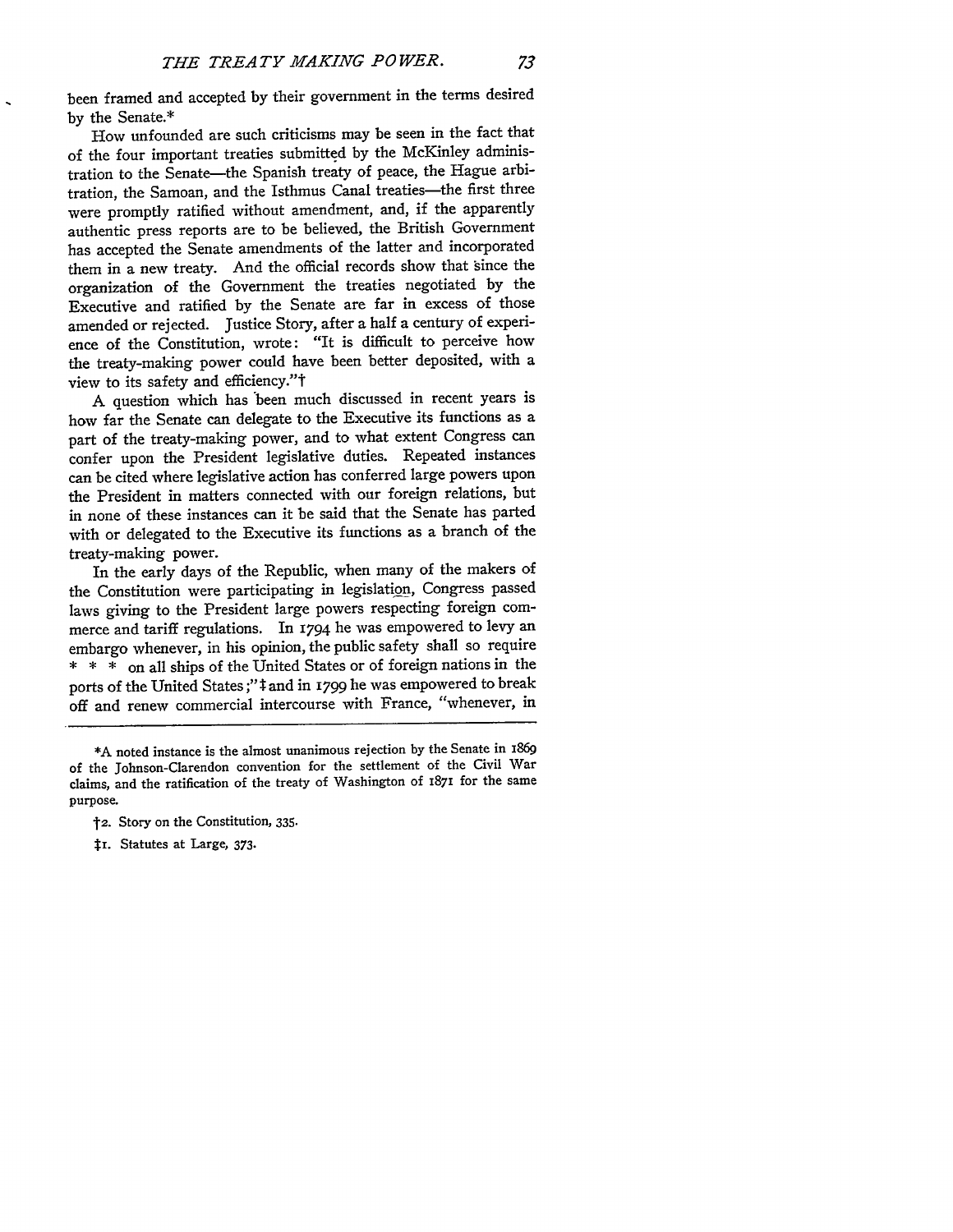his opinion, the interests of the United States shall require."\* Many acts of a like nature have been passed **by** Congress, the Canadian retaliatory act of I887t beng still in force which confers power upon the President, under contingencies specified, to suspend, in his discretion, all commercial intercourse with the Dominion.

Of this class of legislation Chief Justice Marshall has said: "The difference between the departments undoubtedly is that the legislative makes, the executive executes, and the judiciary construes the law; but the maker of the law may commit something to the decision of the other departments, and the precise boundary of this power is a subject of delicate and difficult inquiry, into which a court will not enter unnecessarily."I Of the same nature as the acts cited was the provision in the tariff act of October I, I89o,§ known as the McKinley law, which gave the President power to impQse certain specified duties upon articles named, admitted free under the law, whenever the President should be satisfied that any foreign nation was imposing duties on American products which he should deem reciprocally unequal and unreasonable. Under this law the President, through the Secretary of State, entered into negotiations with nearly a score of foreign governments, and made with several of them what were termed "reciprocity arrangements." which were duly proclaimed in the same manner as treaties, and in other cases where the negotiations failed to bring about an agreement, proclamations were issued imposing duties on the articles named imported from the countries.1 The act upon which these diplomatic agreements were based is probably the nearest approach to a delegation of legislative or treaty-making power, and its constitutionality has been passed upon **by** the Supreme Court of the United States. The act was attacked on the ground that it "delegated to the President both legislative and treaty-making powers." In its decision the Court said: "That Congress cannot delegate legislative powers to the President is a principle universally recognized as vital to the integrity and maintenance of the system of government ordained **by** the Constitution. The act of October I, i89o, in the particular under consideration, is not inconsistent with that

**<sup>\*</sup>i.** 615.

**t2 <sup>4</sup> .** St. at L. 475.

<sup>.</sup>Wayman v. Southard, io Wheaton, 46.

**<sup>§26</sup>** Stat. at L. 612.

**<sup>0</sup>**For agreement with Spain for Cuba and Portb Rico, see *27,* St. at L. **982.** For Proclamation as to Venezuela, see **27** St. at L. **1013.**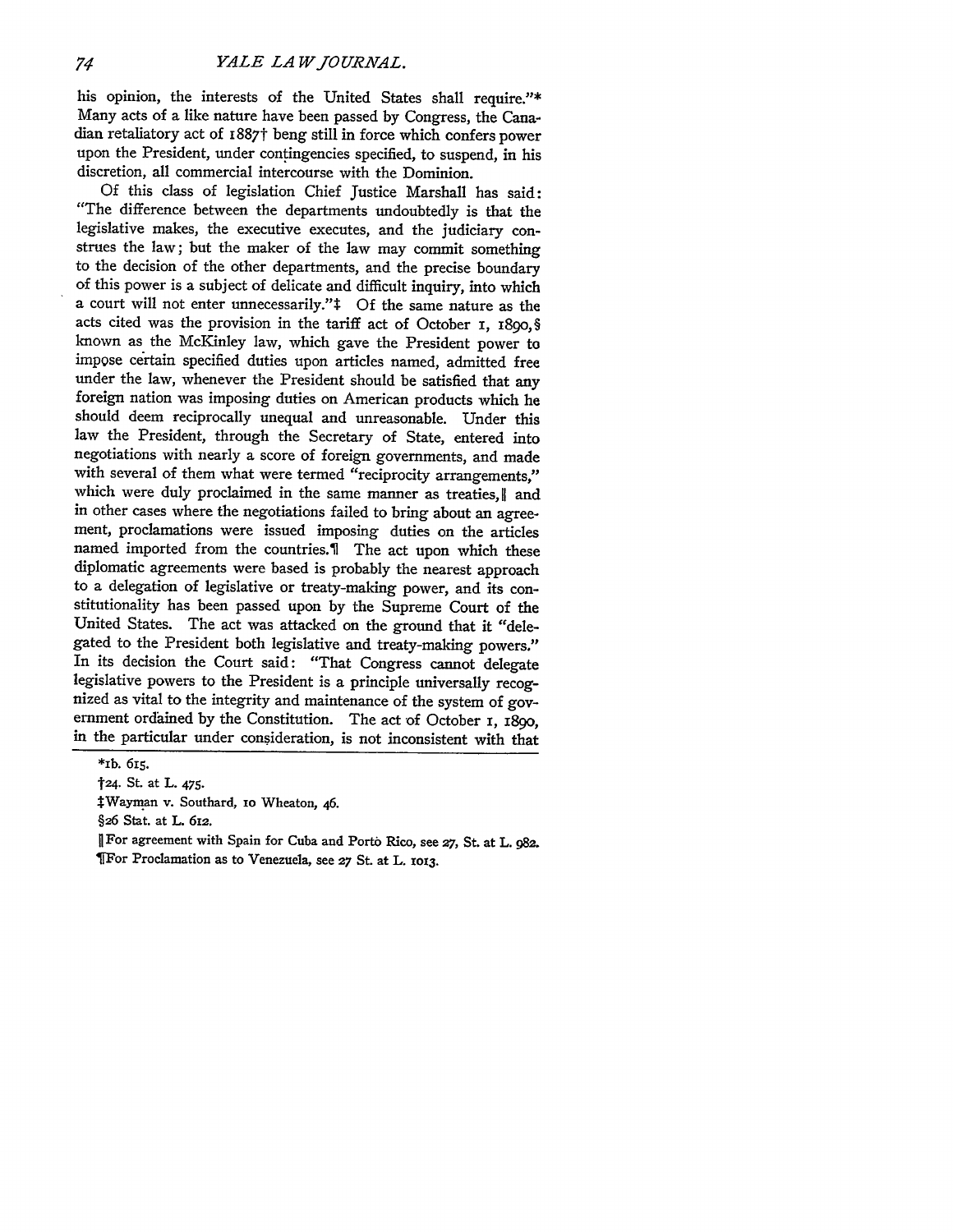principle. It does not, in any real sense, invest the President with the power of legislation. **\* \* \* \*** What the President was required to do was simply in-execution of the act of Congress."\* A competent writer refers to this decision as "one in which the Supreme Court has come nearest to marking the boundary within which legislative power may be delegated."t

It has been suggested by a high authority on legal and international questionst that the Senate, in ratifying the Hague Convention as to International Arbitration, has parted with its power or duty to further intervene in respect to cases of arbitration which may be submitted by the United States, in accordance with that Convention, and that the President alone, without the further action of the Senate, is empowered to decide as to all questions or issues which may be submitted to arbitration, and to carry the arbitration into full effect. Under the terms of that Convention arbitration is not compulsory on any of the powers adhering to it, and a resort to the tribunal will be purely voluntary; so that it has been suggested that this solemn compact of the nations is not more likely to be efficacious in settling international controversies that the agreement of the powers at the Paris Conference of 1856, when they resolved thereafter to resort to mediation in place of war for the settlement of their disputes, which subsequent history shows to have been a dead letter in international affairs. But if this Convention is to be made available by the nations, and if the President is the sole judge of the questions to be submitted on the part of the United States, the learned jurist cited has well said: "This is a tremendous power for a republic to lodge in one man's hands."

In order that we may see what power is lodged in the hands of the President if the contention under consideration is correct, it may be well to epitomize some of the provisions of the Hague Convention. It has four professed objects in view to prevent war, (i) the exercise of good officers, **(2)** mediation, (3) commissions of inquiry, and (4) arbitration. It provides for the submission to arbitration of "every sort of dispute" (Art. 17). The international commissions of inquiry are to be "constituted by a special convention between the parties in litigation" (Art. io) and the "powers which shall have recource to arbitration shall sign a special act *(corn-*

tProf. **S. E.** Baldwin, in *Yale Review,* February, **xgoi.**

<sup>\*</sup>Field **v.** Clarke, **143 U. S.** Reports, 65o.

tHon. **E.** B. Whitney, in *Columbia Law Review,* **January, i9o.**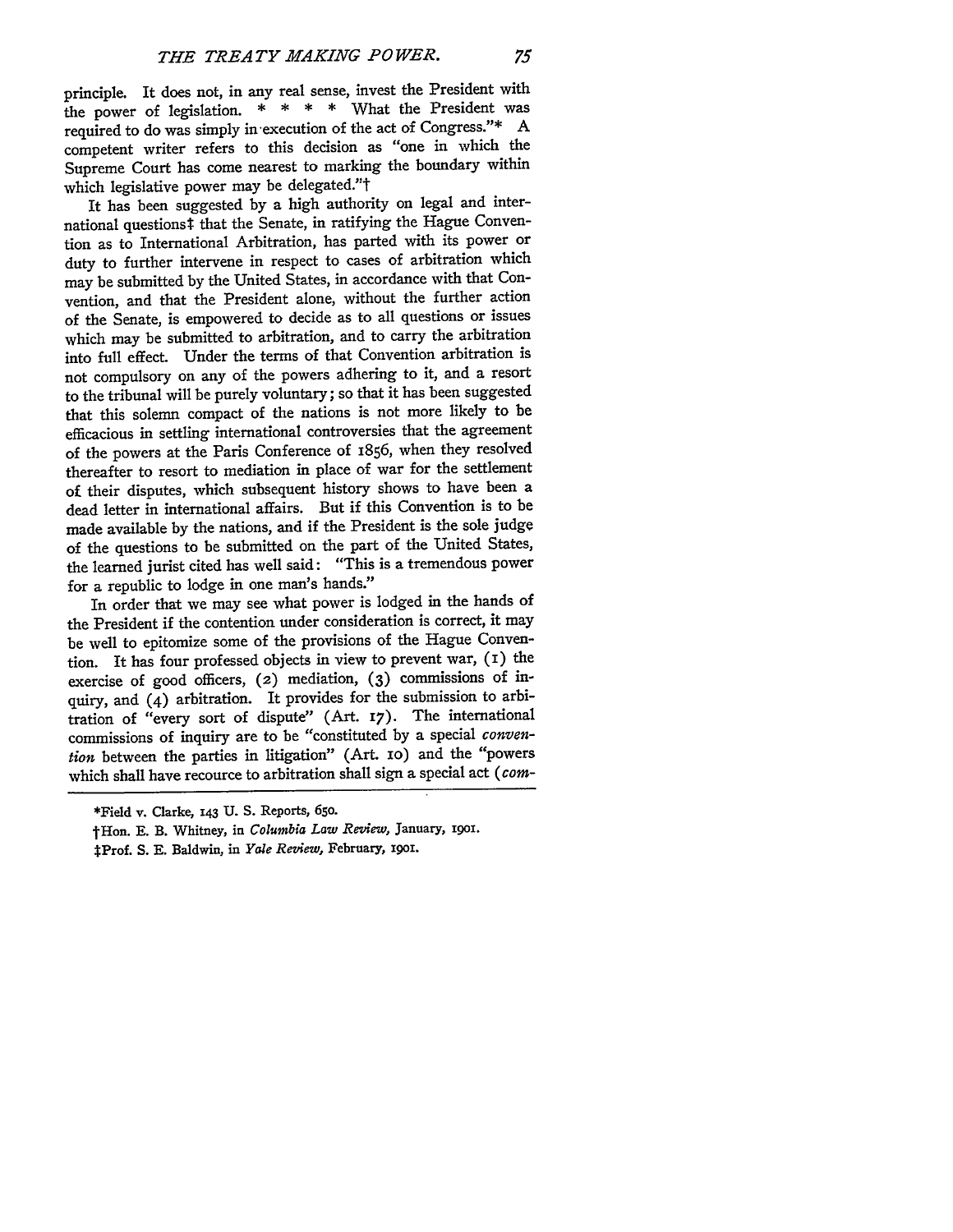*promis),* in which is clearly set out the case to be decided, as well as the extent of the powers of the arbitrators." (Art. **31).**

Can it **be** conceived that the Senate in ratifying this Convention intended to confer or could have conferred, upon the President the unrestrained power to submit to arbitration a question involving the national honor, the Monroe doctrine, or even the legitimacy of our claim to any portion of the national domain? And would it be competent for the President alone to enter into a convention or agreement with a foreign power in accordance with Articles **io** and **31?**

In giving its advice and consent to the ratification of the Hague Convention, the Senate conferred upon the President power to do what was necessary on the part of our government to organize the tribunal (Art. **23),** the administrative council (Art. 28), and the international bureau (Art. **26),** so that at the Hague there would be provided the machinery to carry on an arbitration, whenever any two or more nations might by agreement submit their differences to the tribunal there constituted. But I apprehend that should it happen that our Government decide to refer any dispute with a foreign government to the Hague tribunal, President Roosevelt, or whoever should succeed him, would enter into a convention with the foreign government, very carefully setting forth the question to be arbitrated, and submit that convention to the Senate for its advice and consent. If I read the Constitution of the United States, and the Hague Convention, aright, such would be the only course permissible by those instruments.

What is the view entertained by the Senate on this subject may be seen from its action on the Olney-Pauncefote arbitration convention of 1897.\* The parties to that instrument provided that "all questions in difference between them which they may fail to adjust **by** diplomatic negotiations" should be submitted to arbitration. The different classes of questions were precisely distinguished, and different tribunals provided for their adjustment. The convention was drawn with care, the interests of our country well guarded, and I think it would have been a wise act on the part of the Senate and a great step in international arbitration, if the convention had been ratified. But it contained no provisions for a future convention or agreement as to the questions to be arbitrated, as contemplated in the Hague convention, and the whole control of the proposed

<sup>\*</sup>Foreign relations of **U. S.** 1896, **p. 238.**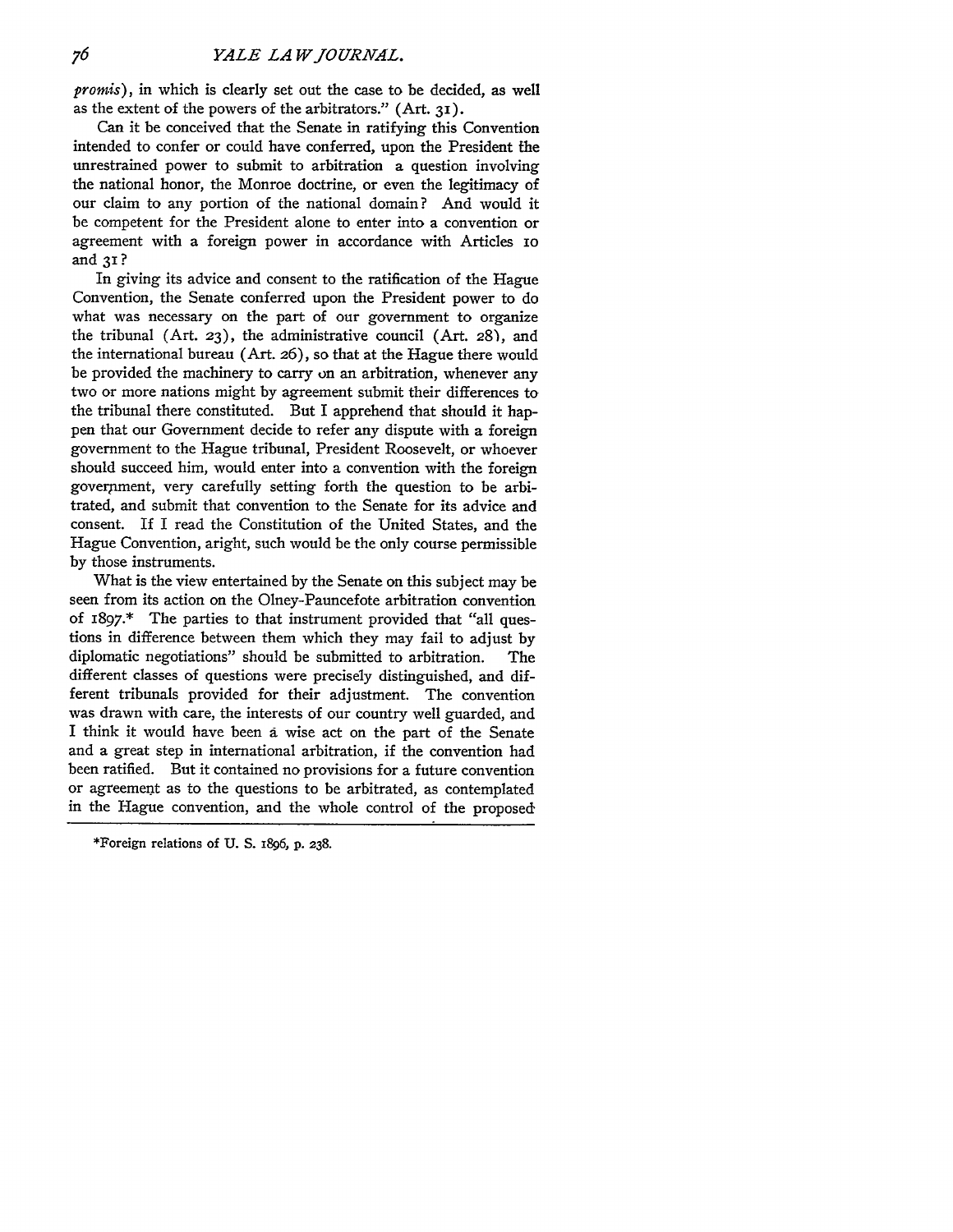process of arbitration was committed to the Executive. The convention was rejected by the Senate, and it was understood that this fact was the main cause of its defeat. That body was unwilling to surrender its control of the questions to be submitted.

There are a class of Executive acts of a diplomatic character which at first glance would seem to be an independent exercise of the treaty-making power, but which in a strict sense cannot be so regarded. Of this class are agreements for the adjustment of claims of American citizens against foreign governments, which are often made by the Secretary of State without any reference of the agreements to the Senate. The most noted of these was the agreement of 1871, made with Spain for the adjustment by arbitration of the claims of American citizens arising out of the Cuban insurrection. The agreement, made by a simple exchange of notes, is included in the official volume of treaties,\* but it was never submitted to the Senate for approval. Under this agreement, claims to the amount of many millions of dollars were adjusted.

A number of other agreements of a similar character have been made by successive Secretaries of State, whereby specified claims of Americans have been submitted to arbitration. The practice has not been uniform respecting the Senate. Sometimes such adjustments have taken the form of conventions which were submitted to the Senate, and in other cases the same President has carried out the agreement without consulting that body. In the latter case he proceeds upon the accepted theory that all claims of private citizens against foreign governments are subject to political exigencies, and it is within the discretion of the Executive to urge them diplomatically upon the foreign government or not; but their submission is usually with the consent of the claimant.

No case has yet occurred where the Executive has entered into an agreement for the adjustment by arbitration of the private claim of a foreigner against the United States without securing the approval of the Senate in the form of a convention. The reason for this may be that the Executive cannot bind the Government to the payment of money.

Other Executive acts of a diplomatic character are transitory measures which take the name of a *modus vivendi.* These are usually made pending some treaty negotiations, they are a temporary expedient to avoid friction or trouble until a permanent set-

<sup>\*</sup>Treaties of the United States. (1889) **p. io25.**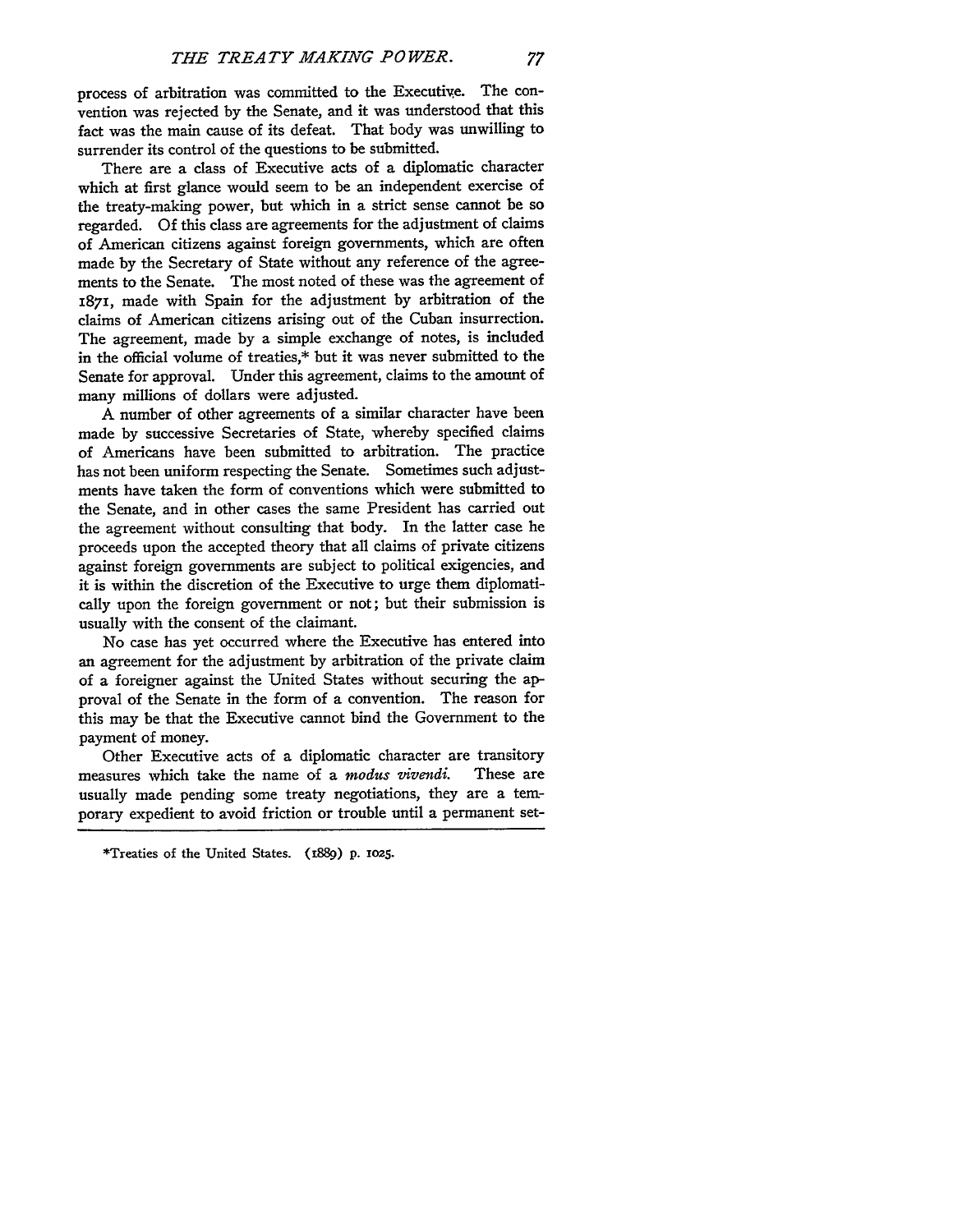tlement of the questions in controversy is reached, and are made by the Secretary of State with the foreign government concerned. They take the shape of an exchange of notes or of a formal protocol, and ordinarily are not submitted to the Senate for approval. Of this character was the *modus vivendi* arranged by the commissioners of the United States and Great Britain pending the ratification of the convention of 1888, for adjusting the northeast fisheries with Canada. Also a *modus vivendi* was arranged with Great Britain, pending the negotiation of the Bering Sea fur-seal arbitration treaty, providing for the protection of the seals during one season, and a second *modus* was agreed upon for the second season to extend over the period of the fur-seal arbitration at Paris in 1893. One of these latter was submitted to the Senate, but the other was not submitted and went into effect by the President's proclamation alone.

Among the most recent instances of this class of Executive acts is the *modus vivendi* of 1899 respecting part of the Alaskan boundary made **by** Secretary Hay. For this act he has been unjustly criticised by a portion of the press as usurping the functions of the Senate and surrendering American territorial and mining rights. The arrangement was affected **by** the Secretary with the British Charge d'Affairres in Washington, pending the settlement of the much debated boundary question **by** the Joint High Commission to which the subject had been referred **by** the two Governments. The constant travel and traffic with the Yukon region from the head of the Lynn Canal made some temporary arrangements absolutely necessary for customs and police purposes. The agreement fixed a line "provisionally **\* \*** without prejudice to the claims of either party in the permanent adjustment of the international boundary ;" the Secretary was careful to have the line so drawn so as to leave on the American side all permanent occupants within the territory in dispute, and to keep the line more than twenty miles from tide-water. Soon after the line was fixed gold was discovered on the British side, and a great influx of American miners took place, but the Secretary had fortunately provided in the *modus* that American citizens "within the temporary jurisdiction" of Great Britain should "suffer no diminution of the rights and privileges they would enjoy" in the United States. No harm would come to any American interest from the *modus*, and it has been productive of much good. It can be terminated at any time upon notice **by** either party. A similar *modus vivendi* was made **by** Secretary Evarts and the British Minister in 1878, as to the same boundary line on the Stikine river,